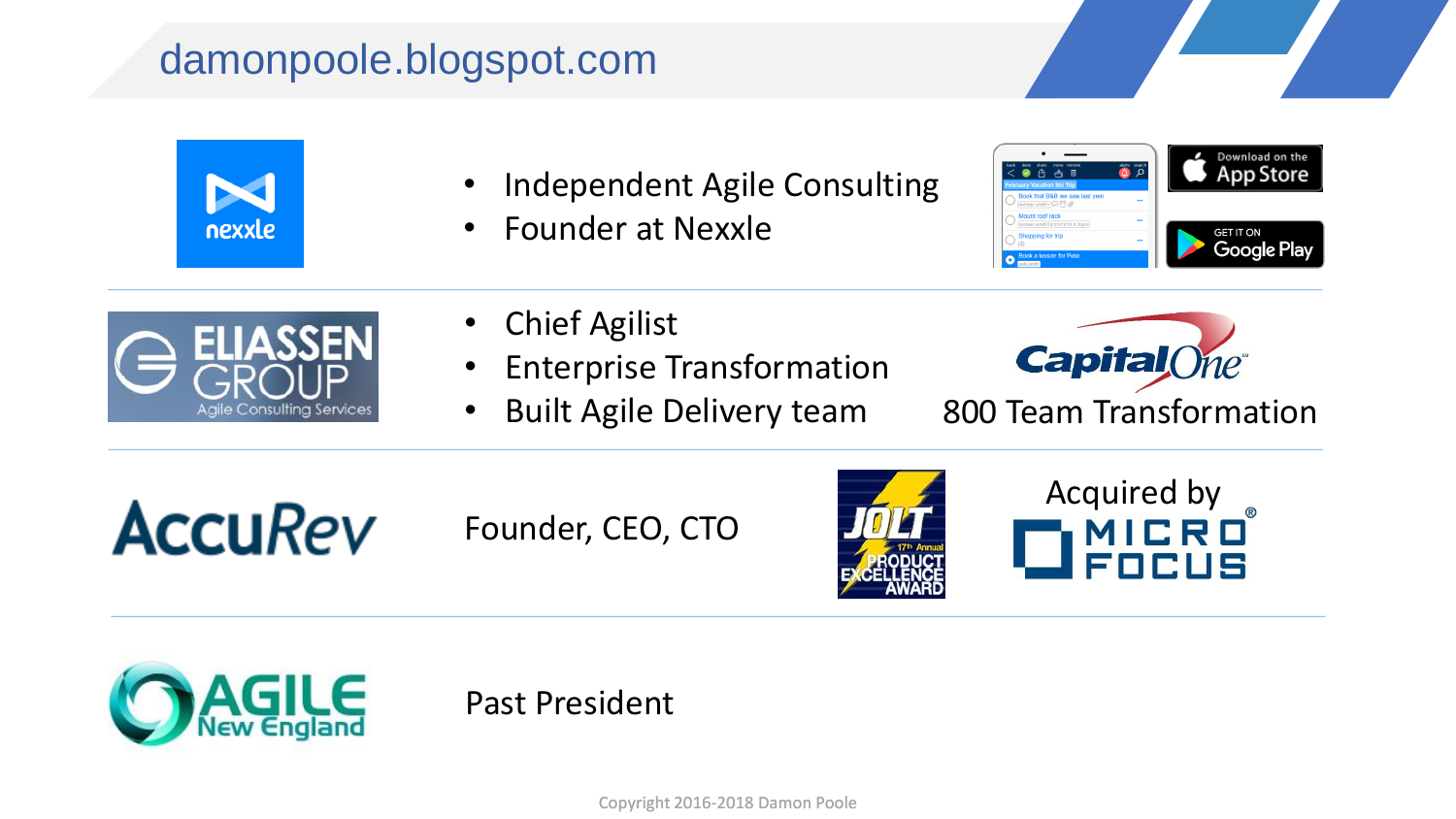# Gillian Lee – Nulogy

- Coach of Coaches
- Co-founder of Agile Toronto
- Scrum Master and Agile Coach with a passion for teamwork
- Has worked with software teams in finance, retail, currency exchange, earth sciences, and consulting.
- ICAgile Certified Professional in Agile Coaching
- Certified Scrum Practitioner
- Studied computer science engineering at MIT.

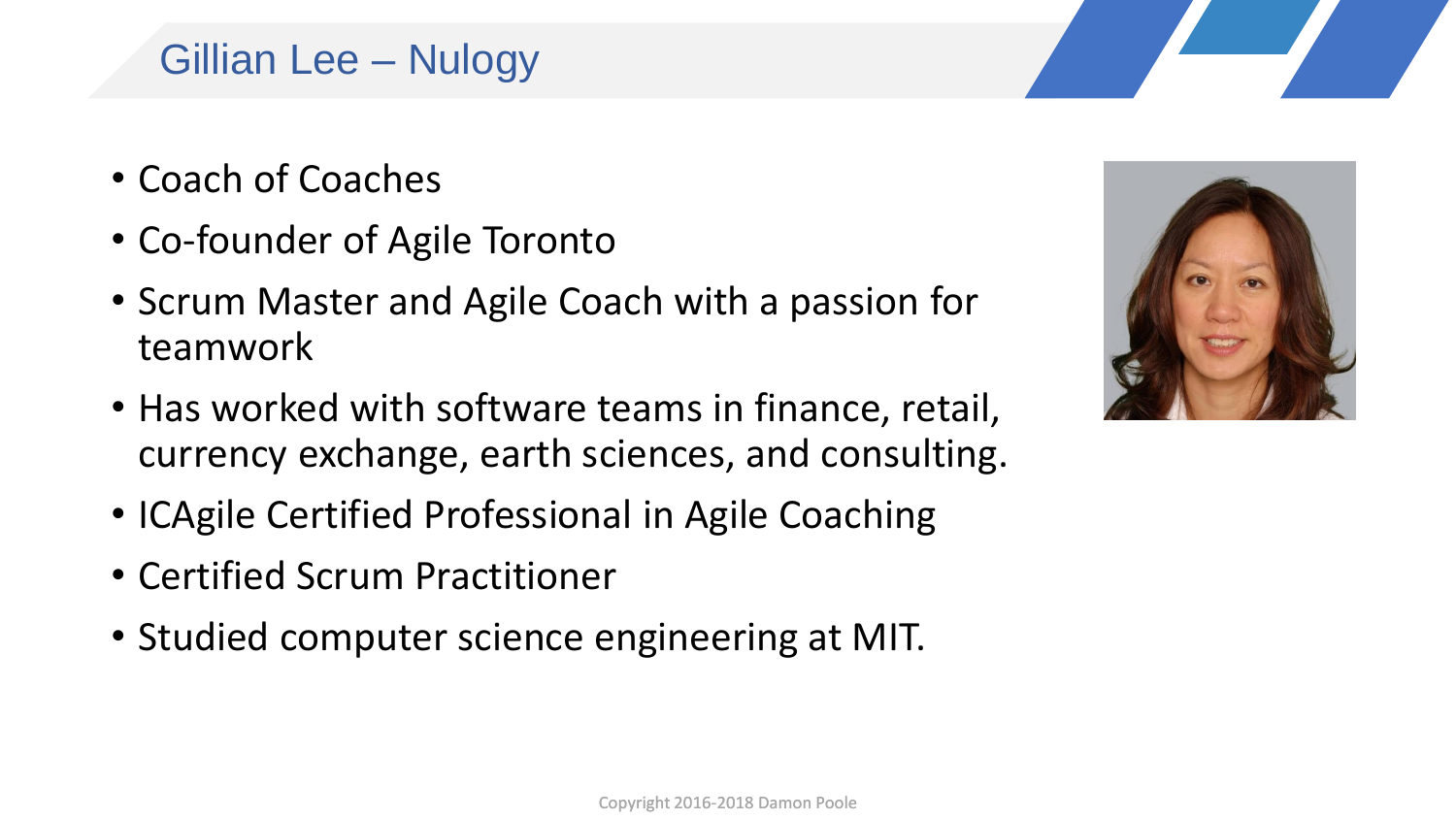# Growing a Product

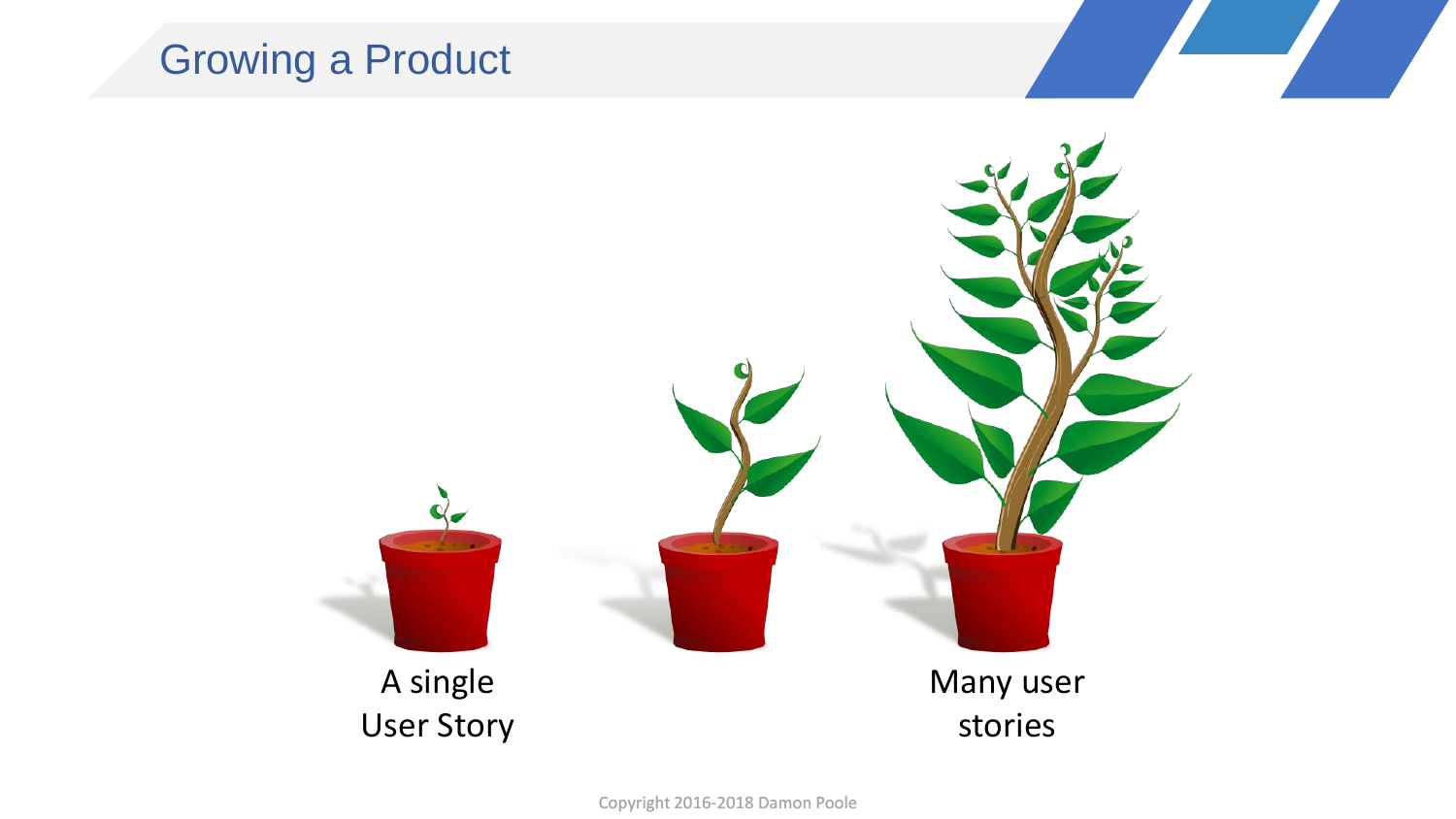# Pixel Perfection vs Growing



UX's "Pixel Perfect" Design





Final Product, Approved by UX person









#### UX Person Involved in Process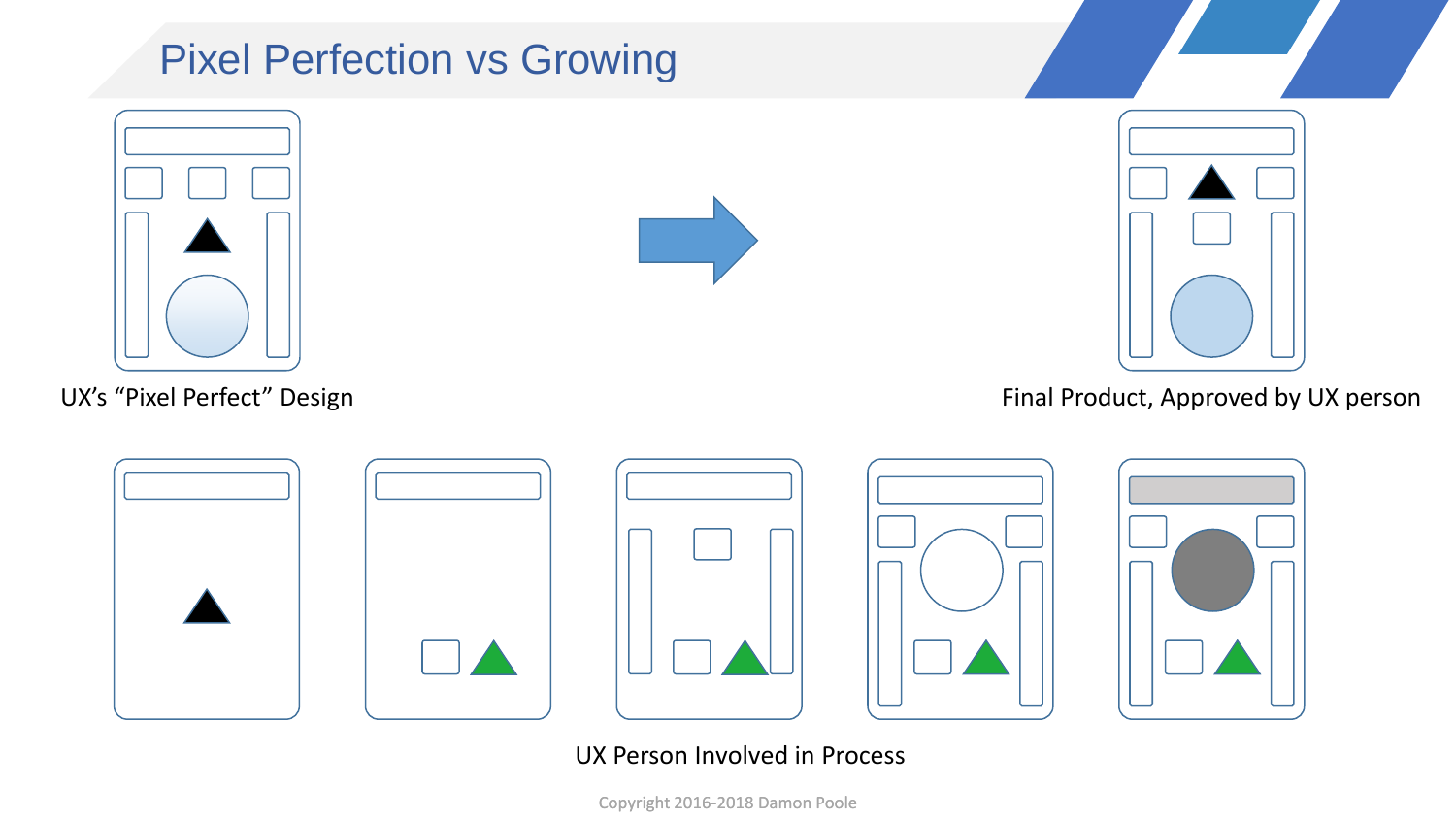

Copyright 2016-2018 Damon Poole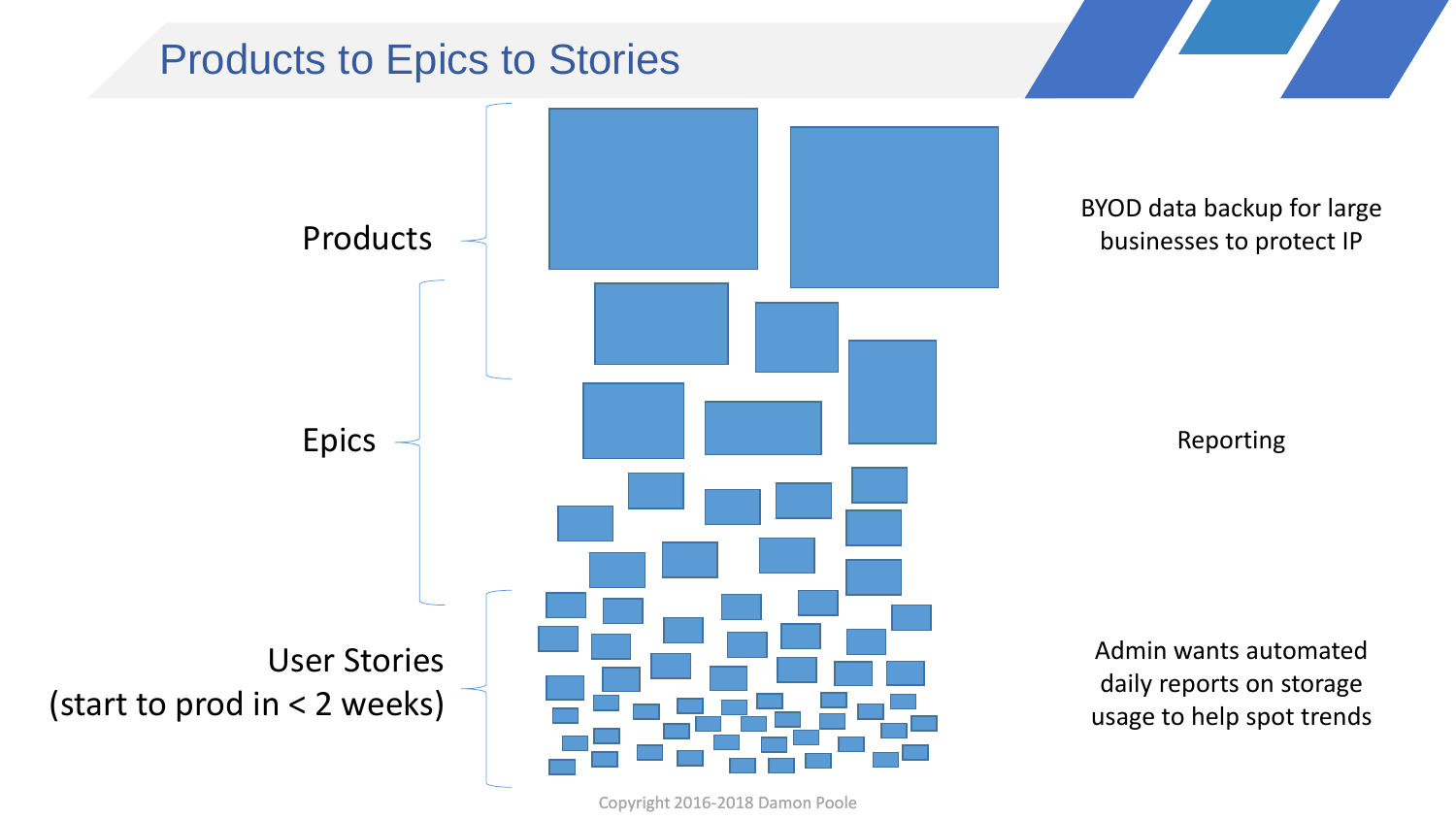# **Negotiable**

Clothes shopper wants to \_\_\_\_\_\_\_\_\_\_\_\_\_\_\_\_\_ so they can decide if they have enough time to shop

### **Specified**

#### **Negotiable**

"find stores"

"find stores using GPS" "find stores using a valid postal address" "find stores using a valid zip code" "see all 10 store locations on a map" "get driving directions" "find stores nearby" "get walking directions" "find stores within driving distance" "find stores within walking distance"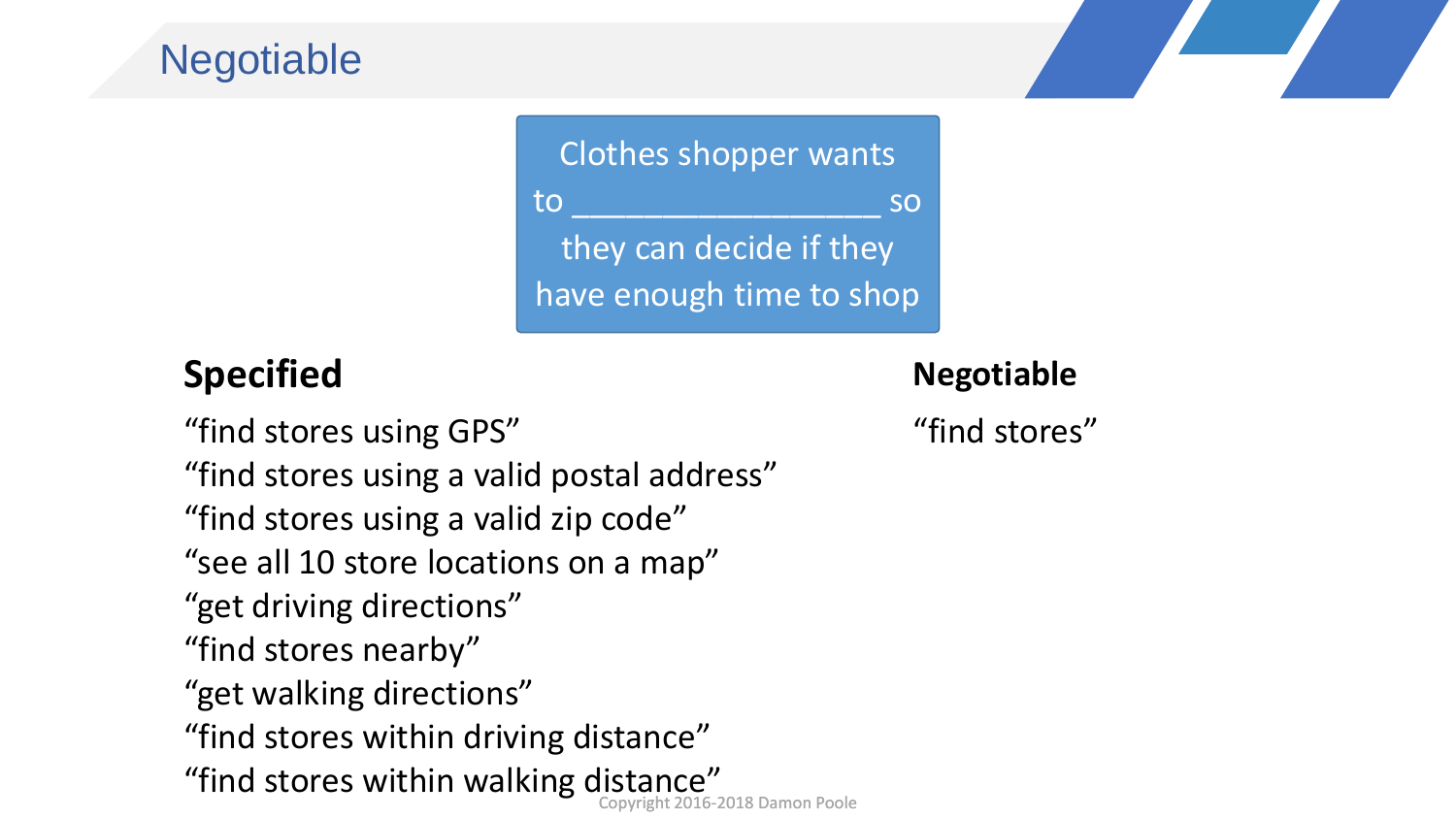#### Valuable

| Shopper wants to locate<br>an item in the store they<br>are standing in so they<br>can pick it up. | Database of coupons<br>from all vendors           |
|----------------------------------------------------------------------------------------------------|---------------------------------------------------|
| Valuable                                                                                           | A database on its own<br>has no value to the user |

User wants to upload images to be used by other functions to add their own flair

Until the images can be used they have no value Movie-goer wants to read movie reviews for a given movie so they can decide if they want to see it.

Valuable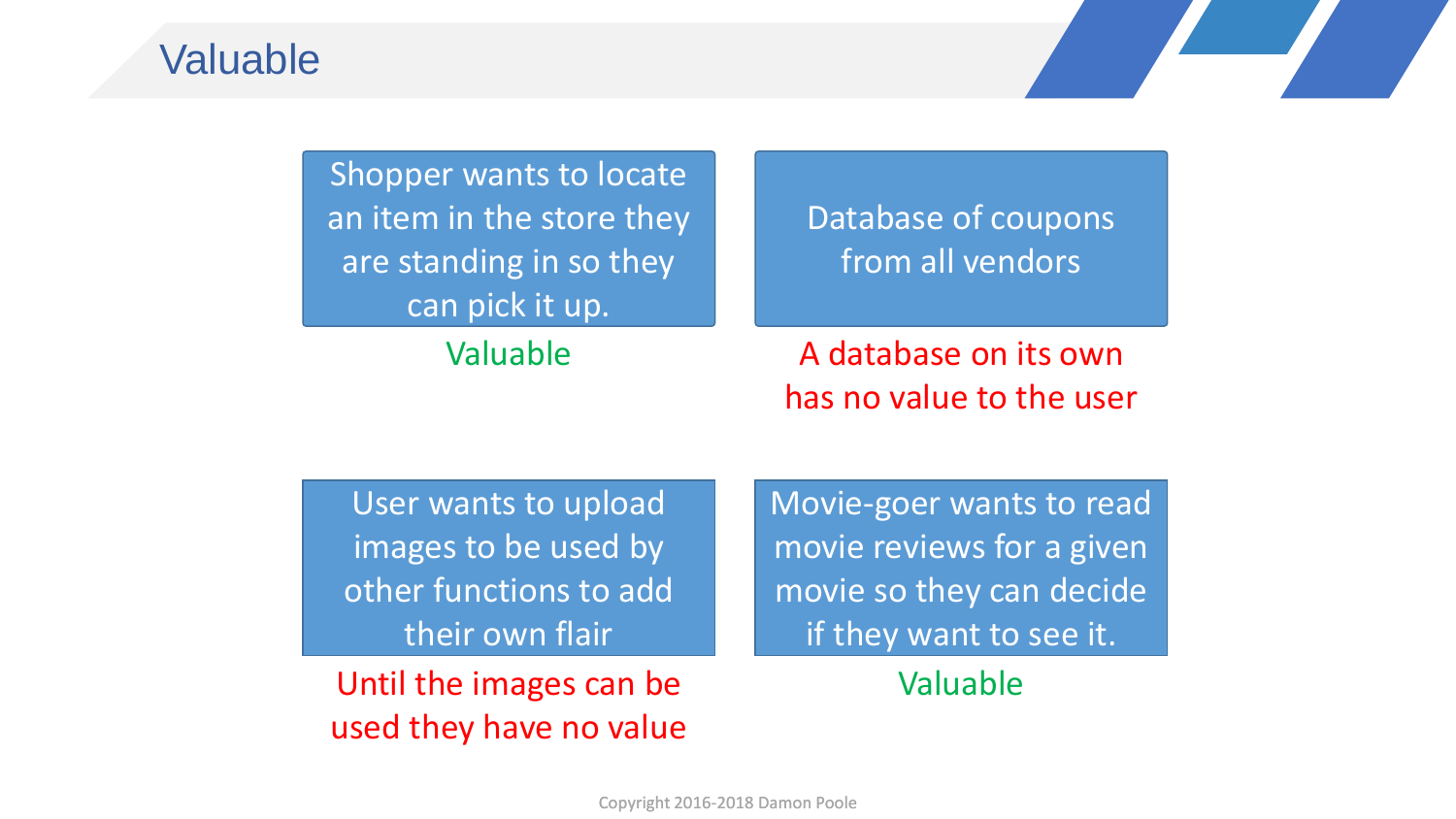### Not Testable

Shopper wants interface to be fun so they are happy while shopping

Shopper wants app to respond quickly to make quick decisions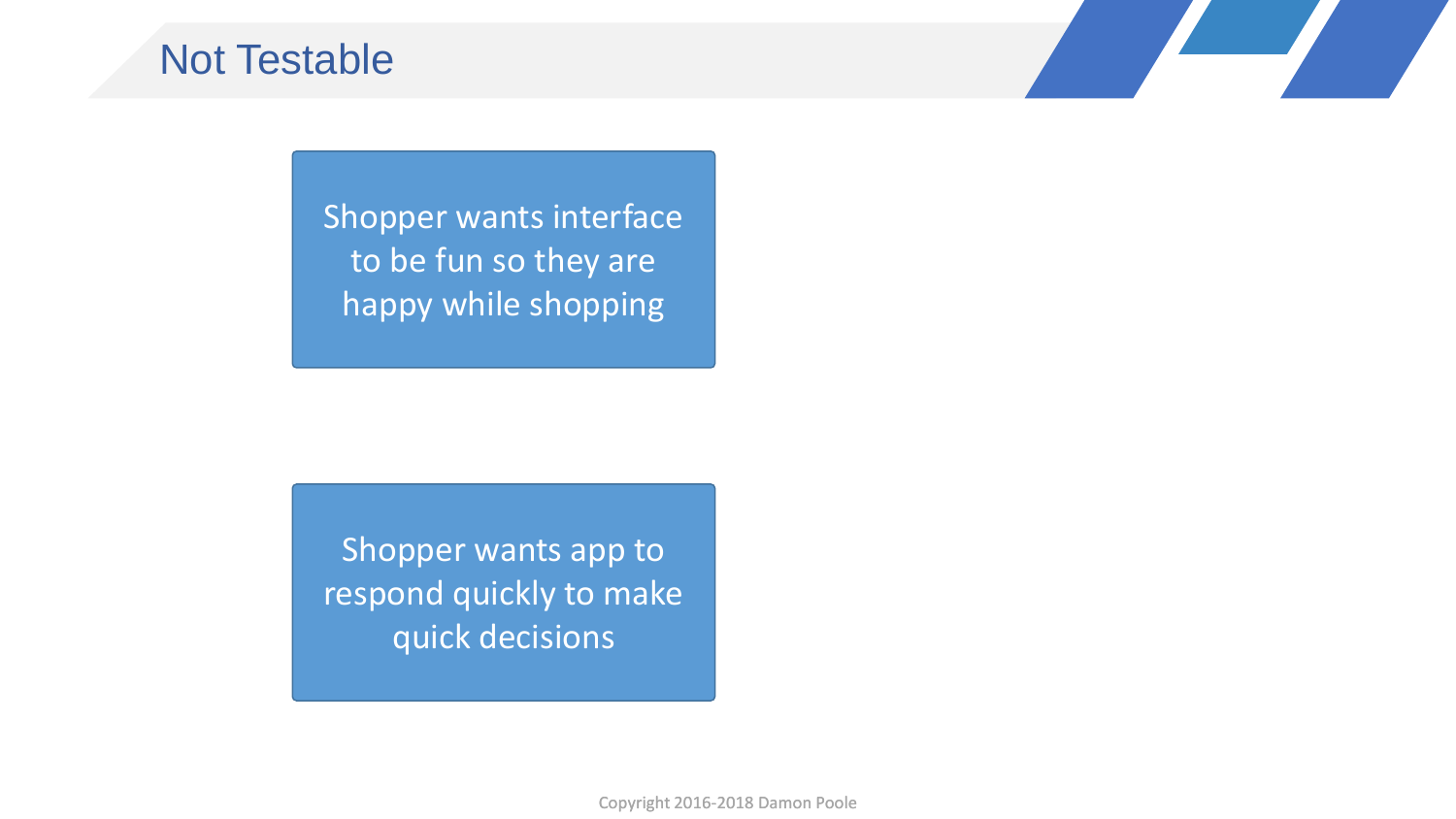### Making Stories Testable

Shopper wants interface to be fun so they are happy while shopping

Shopper wants fun\* interface so they are happy while shopping \*avg of 4 o/o 5 on fun scale from 5 internal users

Shopper wants app to respond quickly to make quick decisions

Shopper wants app to respond in no more than .5 seconds to make quick decisions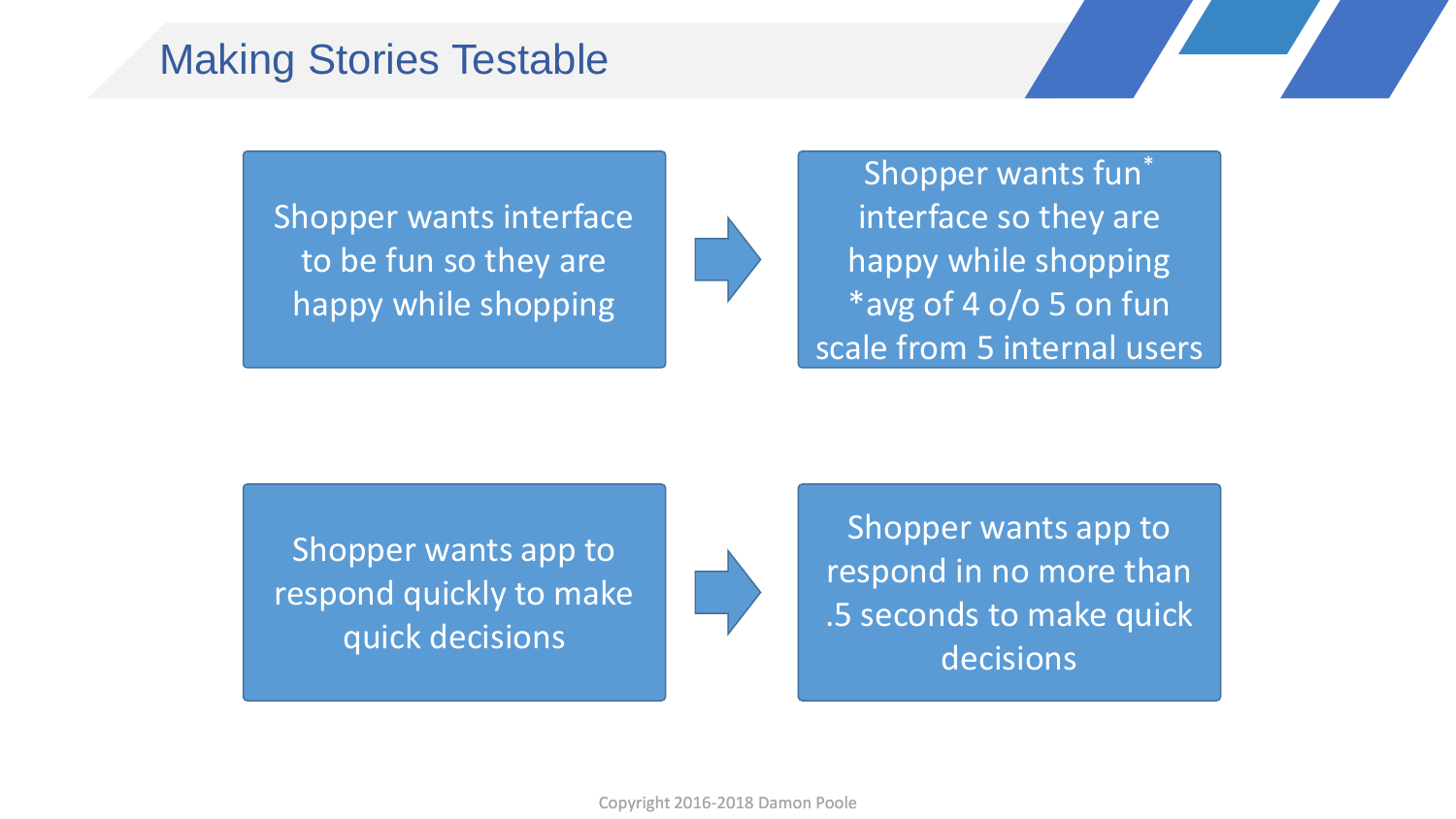# Playing the Value Game

![](_page_9_Figure_1.jpeg)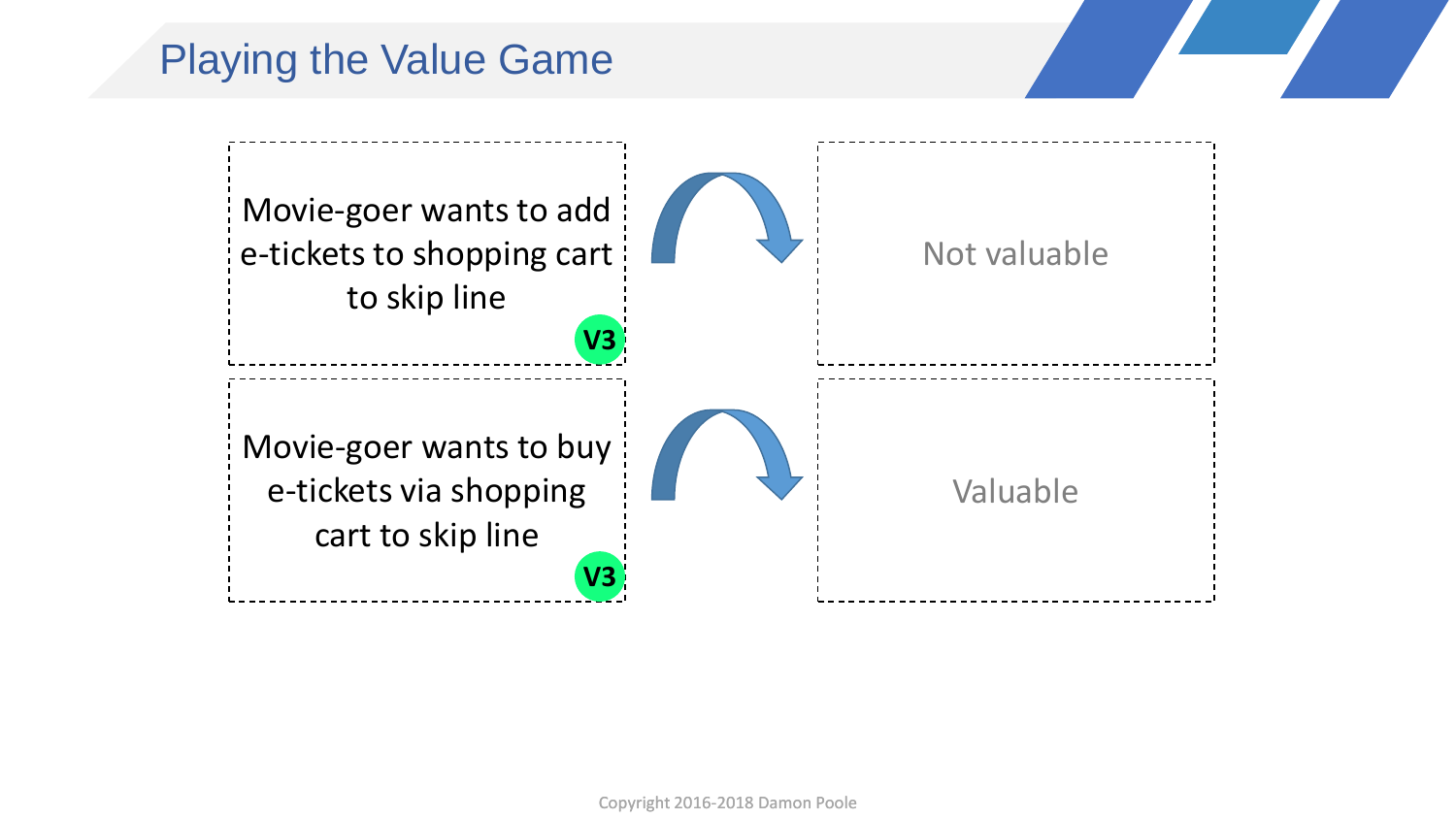# High Level Instructions

- Some of the games have two decks, use one deck at a time
- You can do the games in any order
- Stay within the recommended timebox, use a timekeeper if necessary
- Start with the cards story side up (circle in the bottom right)
- Shuffle the cards before laying them out
- For most of the games, separate the cards into categories
- When done, check your answers on the back of the cards
- This is not a test, the most important thing is the conversation
- Can substitute stories you brought, written on 3x5 cards for the cards
- Form teams of 4-5